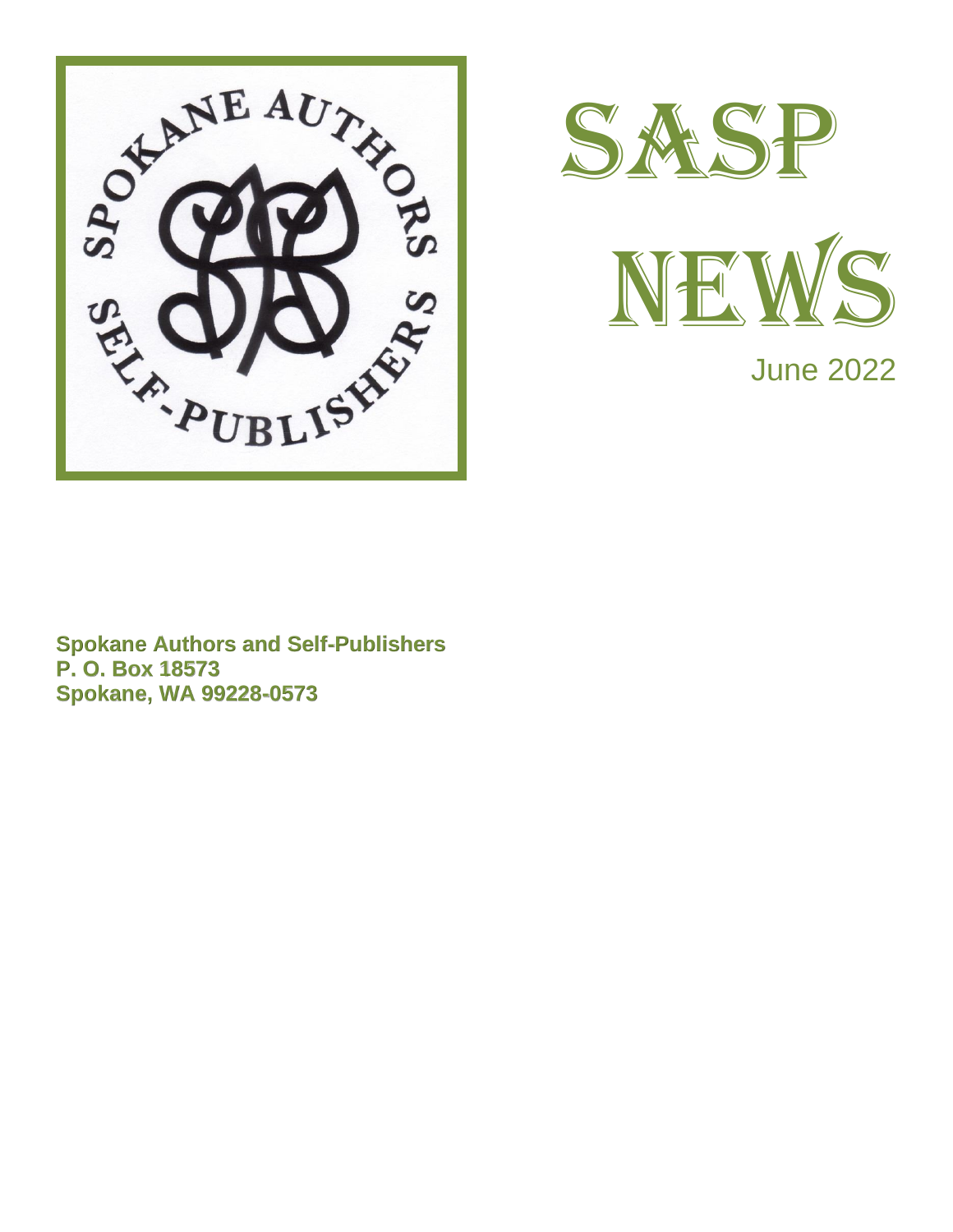**Spokane Authors and Self-Publishers (SASP)** began in 1998 when *Chuck O'Conner*, *Elmer Freeman*, *Joe Meiners*, and *Dan Vollmer*, Spokane area authors, formed a club in order to share knowledge and experience with those interested in writing and alternative ways of publishing. Today, SASP is a large non-profit organization dedicated to anyone with interests in any aspect of writing and art. Members include aspiring (and successful) authors, poets, journalists, illustrators, editors, publishers, printers, writing instructors, and many others. Monthly luncheon meetings provide inspiration and education by way of knowledgeable and entertaining guest speakers, and the cheerful camaraderie of people sharing common interests and goals. Membership is open to all who love writing, art, and interesting people.

Spokane Authors and Self-Publishers **meets** the first Thursday of each month. Beginning in May of 2022, our location will change to the **Shadle Park Library**, 2111 W. Wellesley. Ave., Spokane. Hopefully we will continue to meet there in the future.

Presentations are slated to begin as soon as possible after **2:00 pm.** After a short break, members and guests relate their accomplishments, mention upcoming activities, and we draw for door prizes. Members and guests must be present to win.

The library does not allow food to be brought into the meeting room, so those who wish to eat are encouraged to do so before or after our meeting.

**Membership benefits** include listing on the SASP website, [www.spokaneauthors.org.](http://www.spokaneauthors.org/) Many members provide short biographies and links to external personal websites, creating more marketing exposure. Current members may list and describe their published works on the SASP website and offer their work for sale at meetings. (Visit the "members" page on our web-site to connect with members' web-pages. Our "links" page connects to interesting on-line locations, including those of many SASP members.)

**Guest speakers** inform, inspire, and entertain with a variety of topics designed to provide knowledge about writing and publishing.

**SASP members** are encouraged to purchase or trade completed works of and with fellow members. They are also encouraged to donate copies of their work as door prizes.

Winners of others' work are expected to provide a review.

**Note:** SASP no longer transports name tags and display books to and from meetings. Your name tag is yours to keep and maintain. We provide space to display your books, but you must bring them to each meeting.

**Submission Deadline:** Items to be included in the next edition of SASP NEWS must be received by the editor a week prior to the next scheduled meeting. **(May 26th for the June 2022 issue.)**

## **2022 Officers:**

**President:** *Sue Eller* (509) 499-*2012* [author@emilytracemysteries.com](mailto:author@emilytracemysteries.com)

**Vice-President: Public-Relations:** *Marilee Hudon*

(509) 325-9465 mjnoduh2@gmail.com

**Secretary:** *Linda Sonntag-Noble*

**Treasurer: Newsletter Editor: Web Master:** *Dave McChesney* (509) 768-6178 (c)

(509) 325-2072 (h) [daveeva@comcast.net](mailto:daveeva@comcast.net)

## **Advisory Board:**

| <b>Member:</b><br>(509) 299-7802 | <b>Chuck Lehman</b><br>cmlehman4@yahoo.com<br><b>Esther Hildahl</b><br>mr.inky@yahoo.com |  |
|----------------------------------|------------------------------------------------------------------------------------------|--|
| Member:                          |                                                                                          |  |
| Member:<br>(509) 327-2897        | <b>Bob Weldin</b><br>minersquest@comcast.net                                             |  |

#### **"Like" the SASP Facebook Page:**

[www.facebook.com/pages/Spokane-Authors-Self-](http://www.facebook.com/pages/Spokane-Authors-Self-Publishers/1640079982945679)[Publishers/1640079982945679](http://www.facebook.com/pages/Spokane-Authors-Self-Publishers/1640079982945679)

**"Join" the SASP Facebook Group:** <https://www.facebook.com/groups/1646364128981815/>

**"Follow" us on Twitter:** <https://twitter.com/AndAuthors>

**Contact us at:** [authors@spokaneauthors.org](mailto:authors@spokaneauthors.org)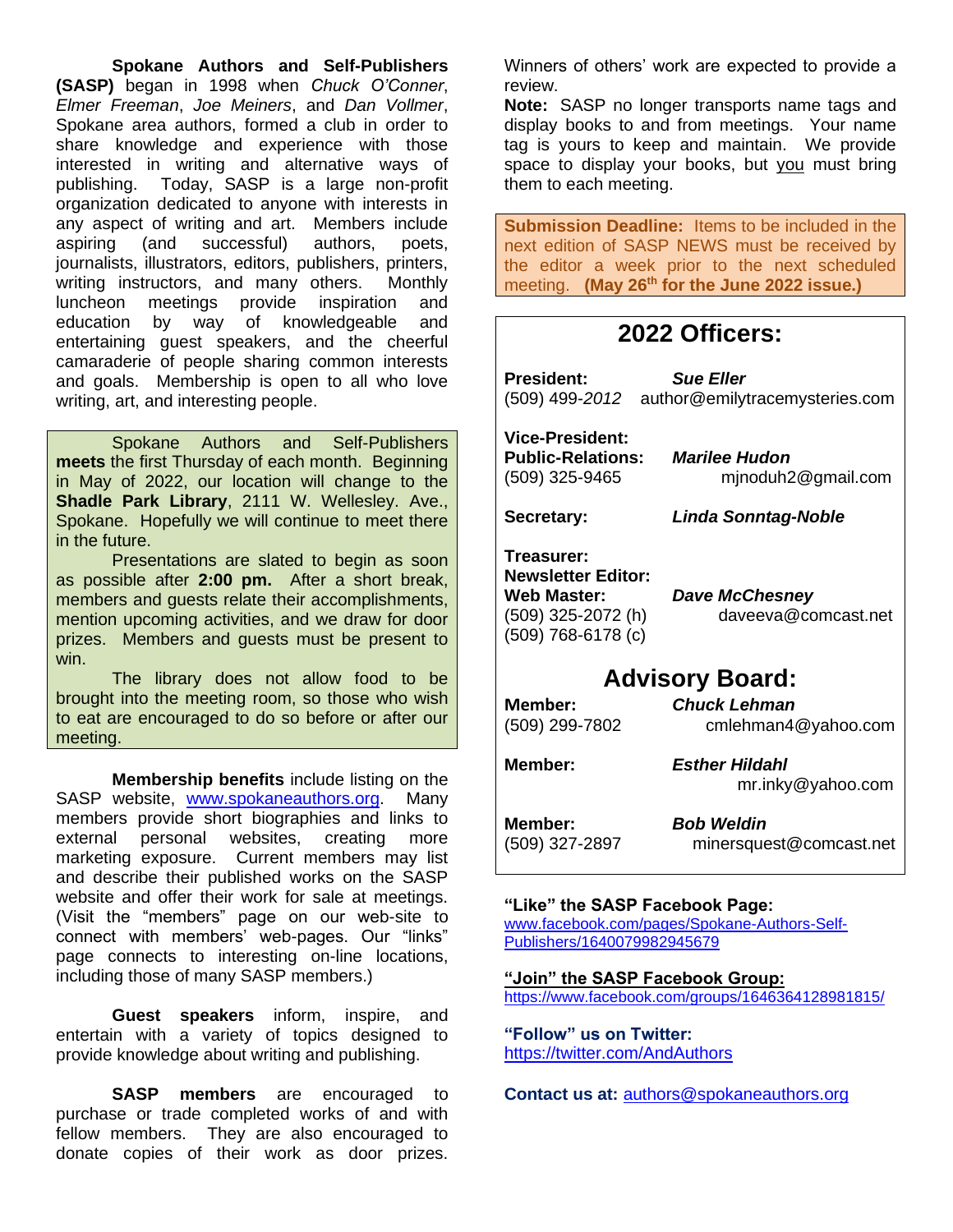#### **OUR NEXT MEETING!**

**We are scheduled to meet at 2 pm. on Thursday, May 5th at the Shadle Park Library, 2111 W. Wellesley Ave., Spokane.**

**We will start the actual meeting as soon as possible after 2 pm, rather than waiting until 2:30 to get started.**



**Our speaker will be Elinor Young who was nine years old when she first thought about working overseas. Weakened by Polio as a child, it seemed like an impossible dream. But in 1973 Elinor reached Papua,** 

**Indonesia, to begin linguistic, translation, and community development work among the primitive Kimyal people of Papua, Indonesia. During her nearly 17 years there, the Kimyal tribe gave Elinor the name Bad Legs, saying her bad legs were a symbol of God's love for them. Now retired, Elinor writes, speaks, mentors, and has now published her memoir. She was our quest speaker in July 2019.**

## **FROM OUR PRESIDENT**

Our first meeting in the Shadle Library



was a success. The library has welcomed us to use their meeting rooms on a regular basis. There will be no charge to do so, unless we don't clean up after ourselves, which involves putting the furniture back the way we found it and

picking up trash. To that end, we are asking for volunteers to help set up and take down for each meeting.

We had a few glitches and were a little bit disorganized at times last month. Considering it was an entirely different venue and atmosphere, I believe we adapted fairly well. We are working on an agenda for the July meeting, and subsequent meetings, that should work to streamline the flow of the gathering. As always, we welcome suggestions from all our members.

This summer should prove to be an exciting one for us. For our June meeting, we will host guest speaker Elinor Young. Elinor has recently published her book *Running on Broken Legs* and will talk about her publishing journey and have copies of her book available for sale. Lt. Col. Bill Riley, Ret., author of *Baghdaddy,* a memoir of his military service in the Middle East, has recently switched to writing a fantasy series geared toward the 11- 15 age group and has the second book nearly completed. He will talk about the changes, and why he decided to venture into the fantasy genre.

I will continue to record our speakers so that any who are unable to attend the meeting in person will be able to watch via a private YouTube link. If you have missed a meeting and would like to view the video, please email me and request the link. My email is [author@emilytracemysteries.com.](mailto:author@emilytracemysteries.com) The quality of recordings from the Golden Corral meetings is not that great, but the library one came out in excellent shape and required very little editing.

As it was last month, our meeting will begin at 2:00 p.m. The meeting room will open at 1:30. We will take a 10-minute break at about 3:00 p.m. and conduct our business meeting after that. Meeting will adjourn at 4:00, which should give volunteers time for cleanup before we have to vacate the room at 4:30.

I look forward to seeing as many of you as possible. Until then, write on!

Sue Eller, *President*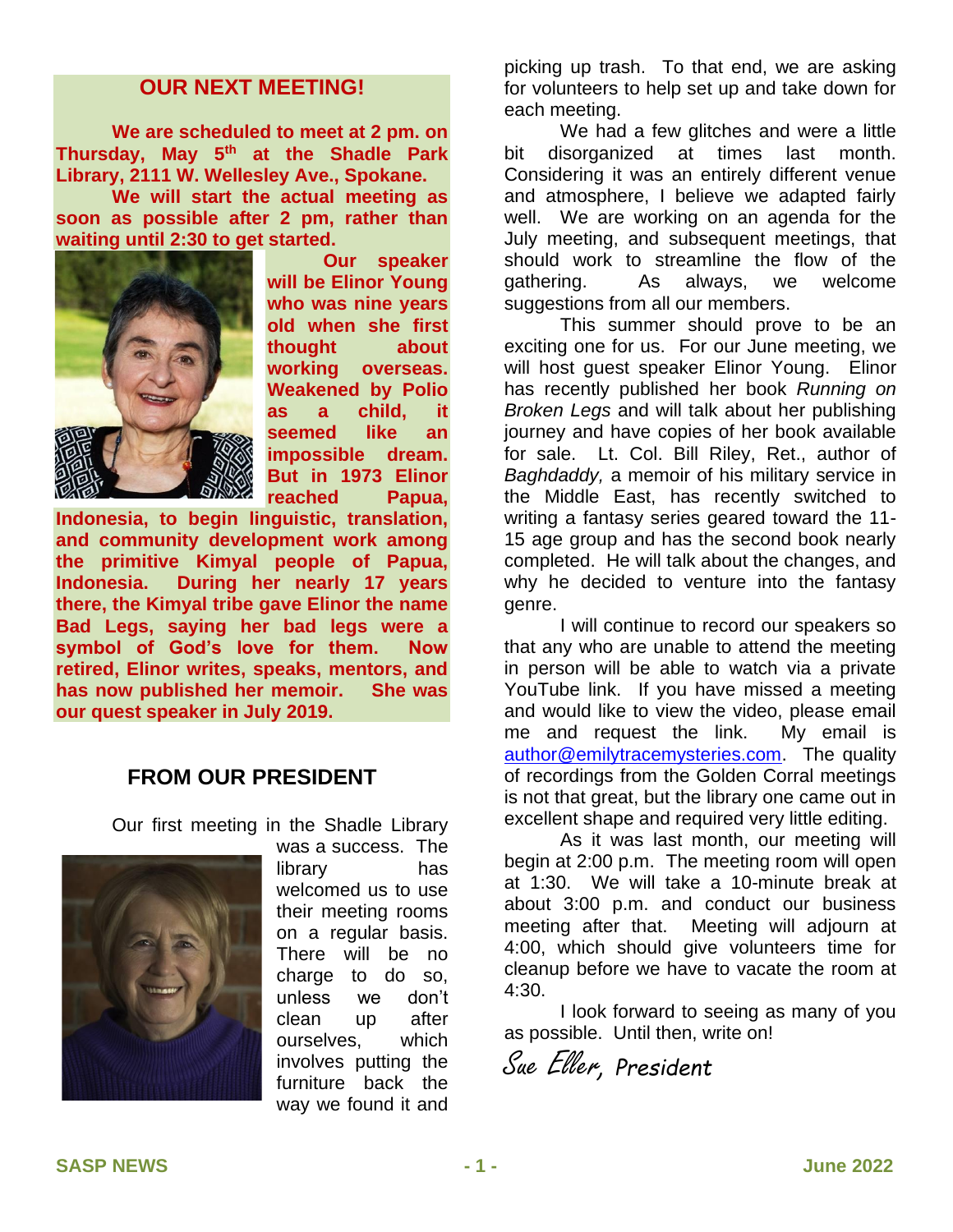## **FROM YOUR EDITOR, WEB-MASTER, TREASURER**

I too thought our meeting at the Shadle Park Library went well. In fact, I haven't heard anyone say they didn't like being there.



Meeting at a library does seem to be a commonsense thing for a writers group. I'm looking forward to being there for the foreseeable future and I hope you all are as well.

This month I hope to not focus on dues and dues payments as much

as I have in the recent past. I do have a couple of items I'd like to touch on. First of all, if you want your upcoming event to show up on the web-site's "Program" page or in the newsletter, be sure to send me the information. If you mention it at a meeting I may not always get the facts straight, or on occasion I may not even have a chance to make a note of it. As always, the sooner the better. And remember, I close out inputs for the newsletter a week before our meeting, so plan accordingly.

Also, if you have a chance, visit our "Members" page and check you member webpage. Let me know if there are any updates or corrections that need to be made. Many still need a photo or head shot of the member, as well as a bio. If you are not listed on the "Member" page and don't have a member webpage, it is probably because you are not current in your dues.

Paying dues is easy. You can pay at any SASP meeting, or you can send a check or money order for \$15.00 to:

#### **Spokane Authors and Self-Publishers P. O. Box 18573**

#### **Spokane, WA 99228-0573**

I check the mail weekly, and if we receive any dues payments, I take those payments directly to our financial institution for deposit. I also try to notify anyone who pays

that the dues payment has been received… usually by way of e-mail.

If your personal situation means paying dues will pose a financial hardship, please contact a SASP Officer or Advisory Board Member. We will see what we can do to accommodate you.

Dan Mill

#### **OUR MAY MEETING**

Spokane Authors and Self-Publishers May meeting at our new location, the Shadle Library, was a success. Some thirty-four people attended to hear Lee Kessler talk about what motivated her to write her *White King* series. She had some telling advice for writers, saying, "Remember that every character has a driving motivation."

Present at the meeting were: Julie Bergman, Caryl Briscoe-Michas, Beth Camp, Betty Deuber, Sue Eller, Bob Hildahl, Esther Hildahl, Marilee Hudon, Stephen Lalonde, Bob Manion, Dave McChesney, Carl Northrup, Kate Poitevin, Linda Sonntag-Noble, Bob Weldin, and Joyce Wilkens. Several guests were there as well, including newly joined members Gregory Clark, DC and Steve Smart. It is quite possible that some in attendance were members who had joined remotely over the past year or so, and we apologize for not recognizing and acknowledging your presence. Also present was Larry Whitesitt, who was a member of SASP several years ago.

Our guest speaker, Lee Kessler is a former actress who has appeared in films and television shows such as "Hill Street Blues," "Hunter," "Creator," "Matlock," "Barney Miller," and others. She retired from acting a few years ago in order to write.

Her newest book, *White King and A Seat at the Table* is considered prophetic fiction, describing current events that are ultimately a battle of good and evil. It describes a plot to create one global government and who is behind it, and if successful would "control every aspect of our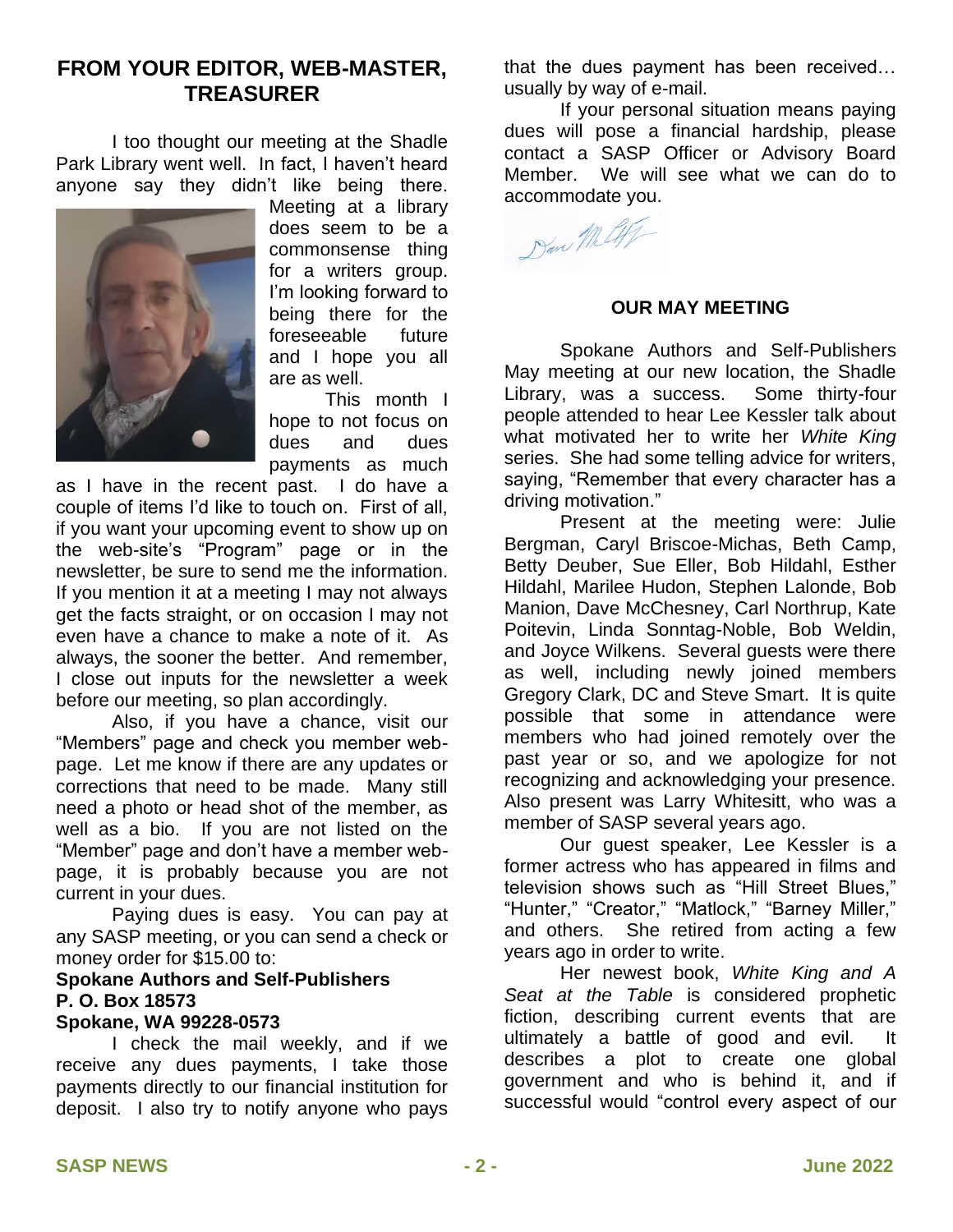lives." She encourages us to "read the last book first," and speculates she might be the only writer of a series to say that.

The purpose of this book, the third in the series, is to reset awareness of how propaganda and mind control attempts to manage our perception and create an ideology that forms our reality. The reader needs to "keep an open mind and see things in a different perspective." This is the power of even a fiction writer.

After her talk we held our usual raffle, and a cake and veggie tray were served, leading Esther Hildahl to wonder if we could have cake at every meeting. President Sue Eller also asked for input regarding the use of the library as a meeting location and announced that we were booked there for both June and July. She also noted that our June speaker would be fellow SASP member Elinor Young.

## **MEMBER WEB-PAGE GUIDE**

- 1. Name and photo/headshot
- 2. Brief biography
- 3. Links to web-site, blog, or other online locations.
- 4. Information about any books published.
	- a. Book cover shot/thumbnail
	- b. Brief description/blurb/reviews
	- c. Amazon ASIN, ISBN or other
	- d. Locations where available.
- 5 Send as much information as possible to: [daveeva@comcast.net,](mailto:daveeva@comcast.net)

### [authors@spokaneauthors.org,](mailto:authors@spokaneauthors.org) or

Spokane Authors and Self-Publishers P. O. Box 18573 Spokane, WA 99228-0573

Check out other member web-pages at [www.spokaneauthors.org.](http://www.spokaneauthors.org/) Click on the "Members" button and then on the member's page you wish to view.

Contact your web-master if your page needs to be updated or corrected

## **UPCOMING EVENTS**

A SASP member who writes as Nathaniel Bennett, author of *The Ant Doctor* will be at Colville's Coffee and Books Day on Friday June 3rd from 9 am. until 1 pm.

SASP member Sandra Mason, author of *Into the Fire* will be at Auntie's Bookstore in downtown Spokane on Sunday, June 12<sup>th</sup> from 1 to 3 pm.

## **SASP BOOKS ON AMAZON/KINDLE**

Many SASP members' books are on Amazon and/or Kindle™ (We print short parts of the list on a rotating basis. The complete, and hopefully up to date list is available on the web-site, under "NEWS")

 (Contact the editor/web-master at [daveeva@comcast.net](mailto:daveeva@comcast.net) or at [authors@spokaneauthors.org](mailto:authors@spokaneauthors.org) to get your Amazon/Kindle books listed)

To speed your search, add the provided ten digit numerical or alpha-numerical code (ASIN) to: www(dot)amzn(dot)com/dp/ Example: [www.amzn.com./dp/B008TXC332](http://www.amzn.com./dp/B008TXC332) or: [www.amzn.com/dp/1936178044](http://www.amzn.com/dp/1936178044)

If you are overseas or shop in a different Amazon Marketplace, the URL will be as required for that location, but the ASINs, the number provided here will remain the same.

#### **Stephen D. Lalonde**

| <b>The Phoenix Gift</b> | <b>B07KGMSBDJ</b> |
|-------------------------|-------------------|
| A Pallette of Verse     | B01NCJ8IP7        |
|                         |                   |

#### **Sidney Hemmingsmoore**

*Health Secrets of the Bible*

 **B09HJJ1K57 B09HG4KHDZ**

#### **Joyce Seebaum**

*I Know Your Secrets, Dad*

**B09G25NPY3 B09M4KTHJJ8**

**Nathaniel Bennett**

**The Ant Doctor B09QP55ZSX**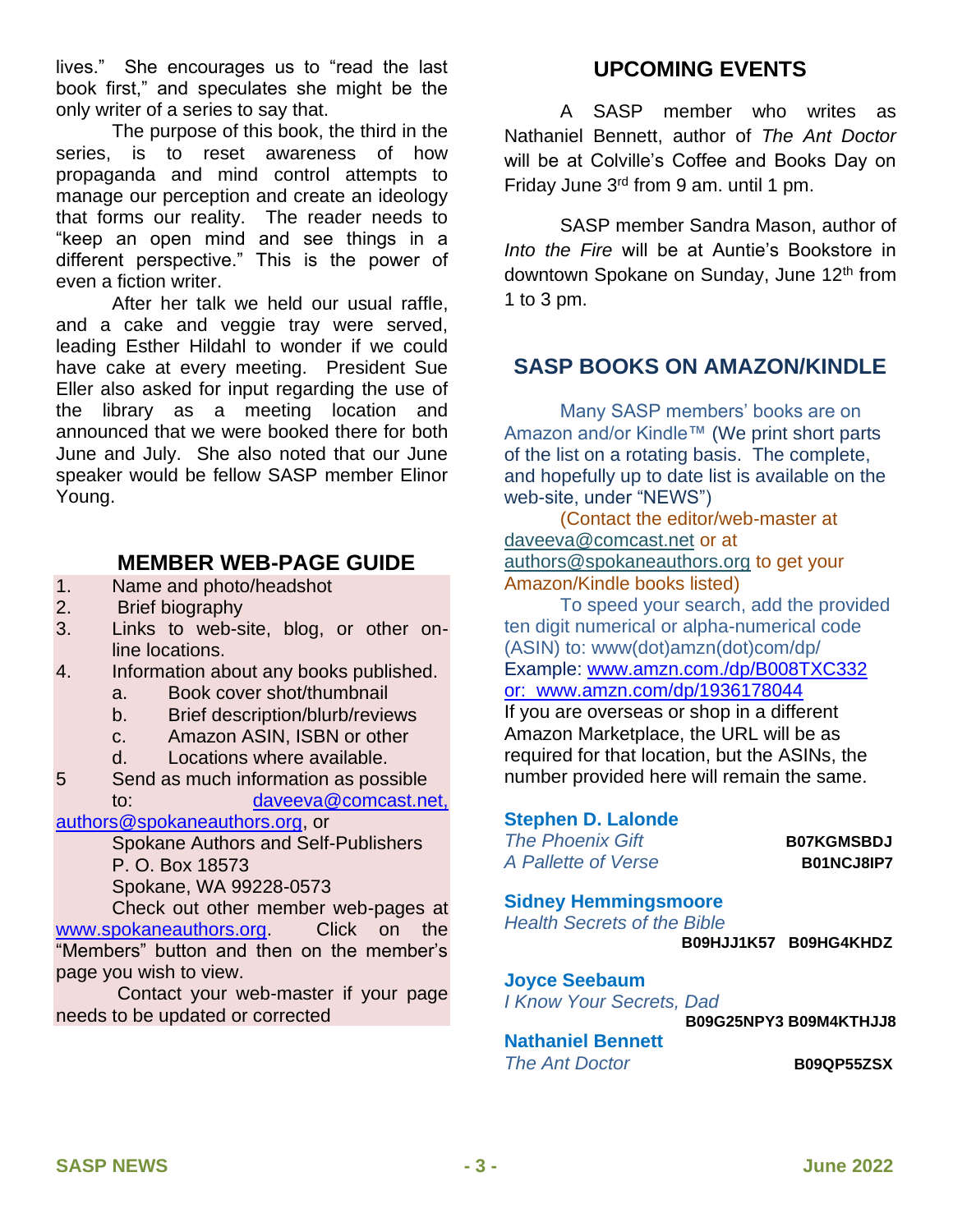## **Julie Bergman**

#### *Sahar's Creation* **0578323656 B09N9D4Z2X**

#### **Stephen B. Smart**

*Whispers of The Greybull*

 **B00795J47Y 148205700X** *Vanishing Raven* **B00JV159IM 1505906636**

# **Greg Clark, DC**

*Ashes of Arson* **B0768PCRYJ 1976986370** *Arson Revisited* **B07P9BDFXB 1798492032** *Arson and Opioids* **B07X85NKNM 1692105906** *Arson's Revenge* **B0852SKMRR B08761CN2M** *Arson's Exit* **B09PDG8RM6 B09P452BQW**

#### **Various SASP members**

*Celebrating Spokane Authors: A Collection of Poetry, Essays, and Short Stories* **B077GBTQ67 1978483619**

#### **D. Andrew McChesney:**

*Beyond the Ocean's Edge: A Stone Island Sea Story* **B008TXC332 1432780379** *Sailing Dangerous Waters: Another Stone Island Sea Story* **B00HF9Y05K 1478721898** *Darnahsian Pirates: The Third Stone Island Sea Story* **B09FFJSSGC****B09BC9P9WL**

#### **James Parry:**

*Book All the Teachers: An Irreverent Ride through Middle School* **B00US5918V 1501042211**

#### **Bob Weldin:**

| The Dry Diggin's Club   | 0578106825 |
|-------------------------|------------|
| <b>The Adventurists</b> | 153027253X |

#### **Sue Eller:**

*Return from Armageddon* 

**B005JVAJKQ 1477655727** *Meadowlark Madness* **B0097D599I 1479181714** *Send in the Drones* **B07TFDFVS9 1726834662** *The Gluten Free Gourmand*   **B00TRBKT9U 150853134X** *Taming of the T-Bird* **B00S2ZDIQTQ 1505963982** *Short Trips to Alternate Universes*  **B08P342L5V B08P3QTJQL (pb)**

## **FEATURED BOOK REVIEWS**

This month, rather than continuing to follow the list of reviews on our web-site, let's look at some of the reviews that have been recently added or updated.

If you have read a fellow SASP member's book, don't forget to write a review so we can include it on our web-site and here in our newsletter. (To be honest, your editor has a number of reviews to write, hopefully in the near future.)



By J. G. Seebaum

Reviewed by Esther J. Hildahl

Inspired by true events, the author tells the story of an adopted girl named Heather. Heather loves her adopted mother. However, her adopted father hates her. When her mother dies, her father quickly remarries a woman, who like her father, is very cruel to her. As her father's cruelty and abuse escalates, she is glad to leave home and at the age of sixteen, she begins her search for her birth parents. Because of our antiquated laws back then, her search takes nearly fifty years. Along the way with the help of her special friend Natalie, who worked for the Denver Family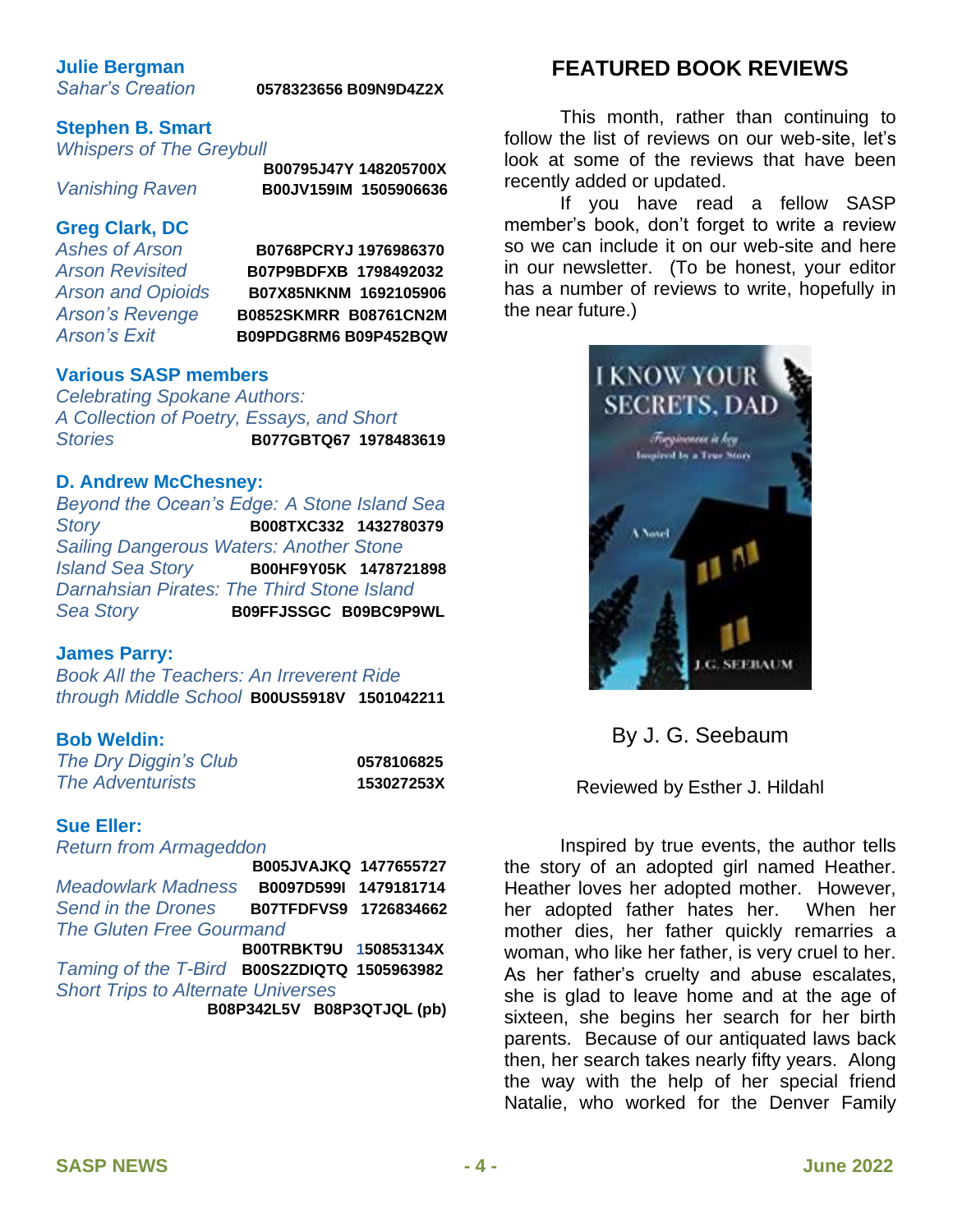Court-Juvenile Division, and others, she is able to uncover much information and secrets of both her birth parents and her adopted parents.

*I Know Your Secrets, Dad* is a very interesting story. Seebaum has written a page turner, which is never boring. I recommend this book to one and all.

This book is full of other adventures and life in Sheridan, Wyoming. It's a good read and a good follow up to Stan Parks' first book, *Jakob's Ladies.* It's well written and I recommend this book for all.



By Stan Parks

Reviewed by Robert Hildahl

*Jakob's Legacy* is about Jakob's second marriage to Lady Geraldine, who owns a large cattle and horse ranch. Even though they love the ranch, they decide to live in Sheridan, where Jakob will continue his dental practice. Along with Jacob's daughter, BethAnn, they have a son of their own named Randy.

Jacob is a very successful dentist. He not only tends to his own patients, he goes to the hospital to set broken jaws and perform other dental surgeries. He is an important part of the community and is also a blood brother to the Chief of the Crow Nation. And, he frequently goes to the Crow Indian Reservation to help those who are suffering with dental problems. Plus, when their ranch has problems with cattle rustlers, Jacob helps catch the thieves.



By M.J. Hudon

Reviewed by James B. Parry

Don't judge this book by its cover (or by its playful title.) It is quite a serious (with some humor) fantasy, horror, thriller, murder mystery about a seemingly ordinary family. Turns out, Mom (Miranda) has a weird recessive gene that causes her to turn into a wolf whenever stressed. Events gradually reveal this to her, and later to her family, as her lupus and problems at work worsen, not to mention the stress caused by her two teenage children.

This is a different kind of werewolf book. These wolf/humans are here to HELP humankind. (Not to worry: There is a hideous - and odoriferous - monster lurking at all times in the background.) Apparently, many people have this hidden wolf gene. These "werewolves" then become "Guardians" protecting us normal human beings. Miranda must decide if she wants to become a Guardian (which would greatly lessen her lupus symptoms) or stick with her regular life.